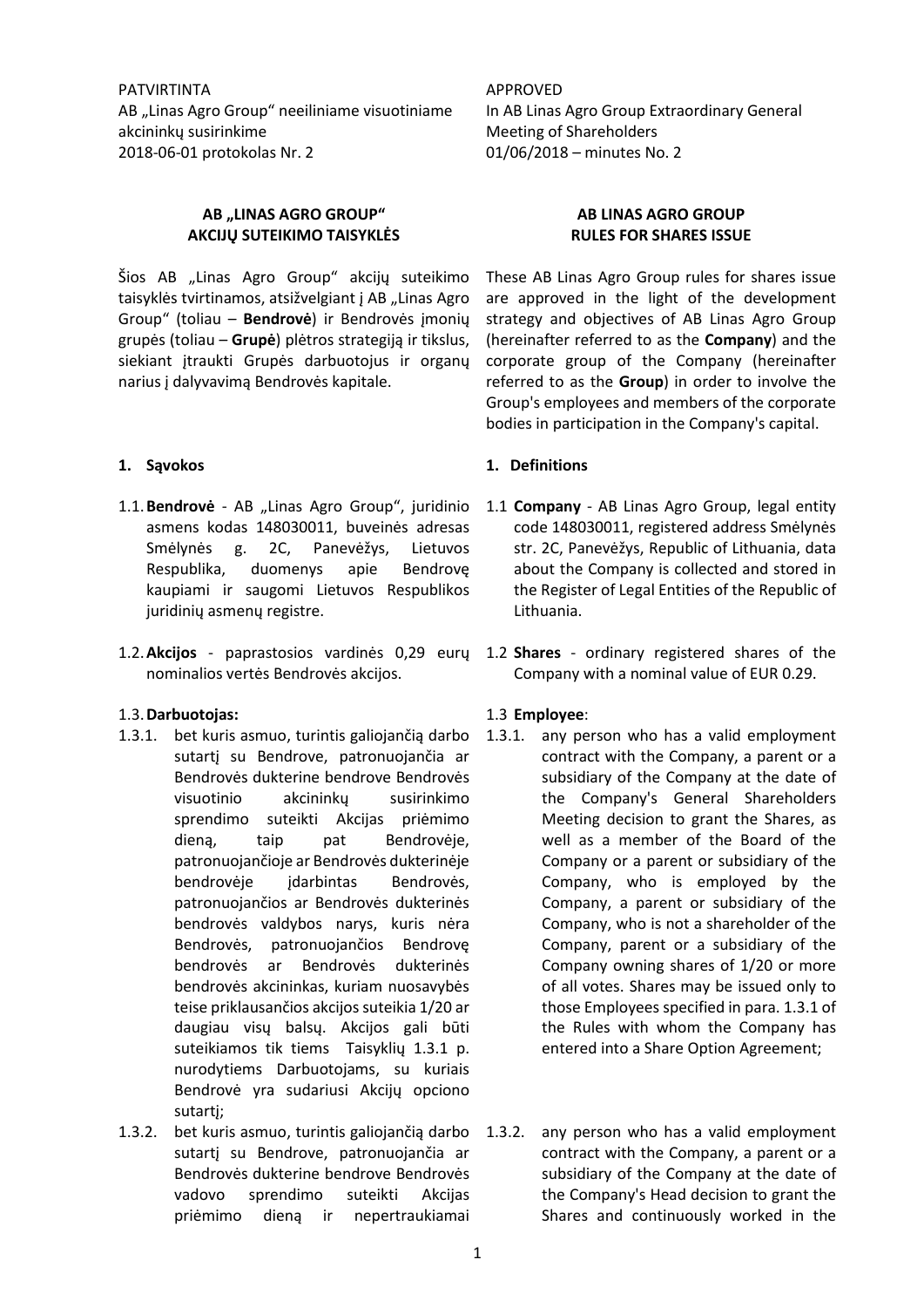išdirbęs Bendrovėje, patronuojančioje ir (ar) Bendrovės dukterinėje bendrovėje (Grupėje) (konkrečiai, nuo to momento, kai tam tikra bendrovė tapo Bendrovės patronuojančia ar dukterine bendrove) ne mažiau kaip 20 (dvidešimt) metų, kuris nėra Bendrovės, patronuojančios Bendrovę bendrovės ar Bendrovės dukterinės bendrovės akcininkas, kuriam nuosavybės teise priklausančios akcijos suteikia 1/20 ar daugiau visų balsų.

1.4.**Akcijų suteikimo taisyklės (Taisyklės)** – šios taisyklės, kuriomis vadovaujantis Darbuotojams būtų suteikiamos Akcijos.

### **2. Pagrindiniai Akcijų suteikimo tikslai**

Pagrindiniai Akcijų suteikimo tikslai yra šie:

- Suburti ir išlaikyti ambicingų, veiklių, lojalių Grupei, atsakingų darbuotojų komandą ir suteikti jiems papildomą motyvacinę priemonę.
- Užtikrinti Grupės ilgalaikių tikslų įgyvendinimą.
- Skatinti, pripažinti bei vertinti Darbuotojų individualų įnašą ir darnų komandinį darbą.
- Suteikti Darbuotojams teisę dalyvauti Bendrovės nuosavybėje.
- Siekti ilgalaikio Grupės vertės augimo.
- **3. Taisyklių rengimas, keitimas ir pildymas**
- 3.1. Taisyklės rengiamos, keičiamos ir pildomos 3.1. The Rules are prepared, amended and Akcinių bendrovių įstatymo nustatyta tvarka ir sąlygomis.
- 3.2.Taisyklių ar bet kokio jų pokyčio tvirtinimas 3.2. Approval of the Rules or any amendments to įtraukiamas į visuotinio Bendrovės akcininkų susirinkimo darbotvarkę atskiru klausimu.

# **4. Kitos Taisyklių sąlygos**

- 4.1.Akcijos suteikiamos Darbuotojams neatlygintinai.
- kurią gali sudaryti Taisyklių 1.3.1 p.

Company, a parent and (or) subsidiary of the Company (the Group) (specifically from the moment when the respective company became a parent or subsidiary of the Company) for not less than 20 (twenty) years, who is not a shareholder of the Company, parent or a subsidiary of the Company owning shares of 1/20 or more of all votes.

1.4. **Rules for Shares Issue (Rules)** – these rules, by following which Employees are issued Shares.

### **2. The main objectives of the Share issue**

The main objectives of the Shares issue are as follows:

- Establish and maintain a team of ambitious, active, loyal to the Group, responsible employees and give them an additional motivational tool.
- Ensure implementation of the Group's longterm objectives.
- Promote, recognize and evaluate individual contribution and sustainable teamwork of Employees.
- Grant Employees the right to participate in the Company's ownership.
- Seek long-term growth of the Group's value.

# **3. Preparation, amendments and supplements of the Rules**

- supplemented in accordance with the procedure and conditions established in the Law on Companies.
- them shall be included in the agenda of the General Shareholders' Meeting as a separate issue.

# **4. Other terms and conditions of the Rules**

- 4.1.Shares are issued to the Employees free of charge.
- 4.2.Maksimali Bendrovės įstatinio kapitalo dalis, 4.2.The maximum part of the authorized capital of the Company, which may be made by the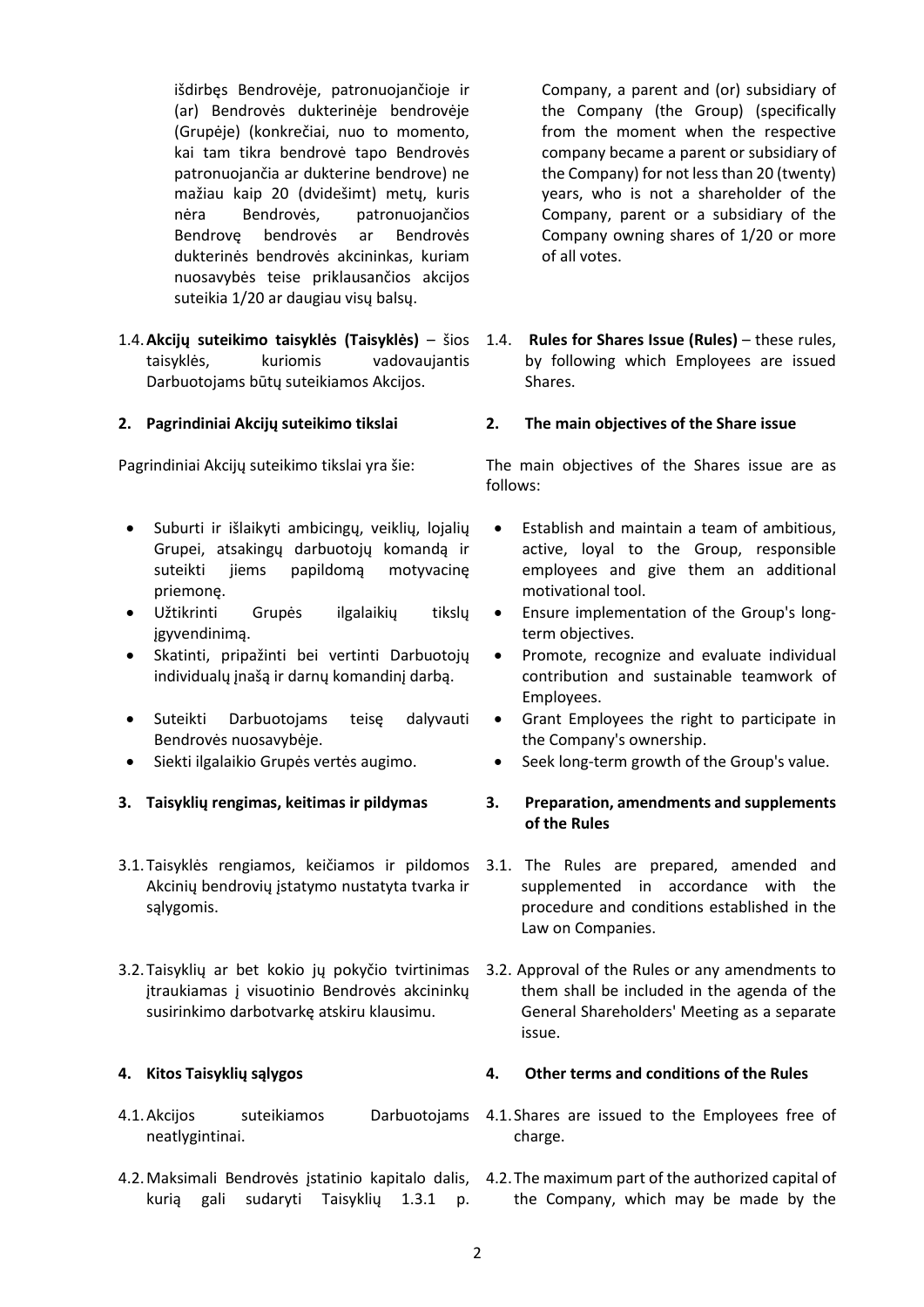nurodytiems Darbuotojams suteikiamos Akcijos – 1 450 000 (vienas milijonas keturi šimtai penkiasdešimt tūkstančių) eurų, kas atitinka 5 000 000 (penkis milijonus) Bendrovės paprastųjų vardinių akcijų, kurių kiekvienos nominali vertė yra 0,29 eurų. Maksimali Bendrovės įstatinio kapitalo dalis, kurią gali sudaryti Taisyklių 1.3.2 p. nurodytiems Darbuotojams suteikiamos Akcijos, neribojama, tačiau bet kuriuo atveju vienam tokiam Darbuotojui suteikiama 1 000 (vienas tūkstantis) Bendrovės paprastųjų vardinių akcijų, kurių kiekvienos nominali vertė yra 0,29 eurų, o bendra nominali vertė - 290 (du šimtai devyniasdešimt) eurų.

- 4.3.Sprendimą dėl konkretaus Bendrovės Akcijų skaičiaus, atsižvelgiant į akcijų opciono sutartis sudariusių ir Taisyklių 1.3.1 p. nurodytų Darbuotojų pranešimus apie tai, kad jie ketina pasinaudoti opcionu bei įsigyti Akcijų, priima visuotinis Bendrovės akcininkų susirinkimas ne mažesne kaip 2/3 visų susirinkime dalyvaujančių akcininkų akcijų suteikiamų balsų dauguma.
- 4.4.Sprendimą dėl konkretaus kiekvienam Darbuotojui neatlygintinai suteikiamų Akcijų skaičiaus priima Bendrovės vadovas.
- 4.5. Akcijų suteikimo būdas nekinta priklausomai 4.5. The method of Share issue does not change nuo Bendrovės veiklos rezultatų ar Bendrovės paprastųjų vardinių akcijų kainos reguliuojamoje rinkoje.
- 4.6.Kiekvienas Darbuotojas, kuriam bus suteikiamos Akcijos pagal Taisyklių 1.3.1 p., apie tai Bendrovės vadovo informuojamas pasirašytinai per 10 darbo dienų nuo visuotinio Bendrovės akcininkų susirinkimo sprendimo priėmimo dienos. Kiekvienas Darbuotojas, kuriam Akcijos bus suteikiamos pagal Taisyklių 1.3.2 p., apie tai Bendrovės vadovo informuojamas pasirašytinai per 10 darbo dienų nuo Bendrovės vadovo atitinkamo sprendimo suteikti Akcijas priėmimo dienos.
- 4.7.Akcijų suteikimas realizuojamas Bendrovei išleidžiant ir Darbuotojams pasirašant naujos emisijos paprastąsias vardines Bendrovės Akcijas, o taip pat sudarant Akcijų perleidimo (pirkimo – pardavimo, dovanojimo ar kitas)

Shares issued to the Employees specified in para. 1.3.1 of the Rules, is EUR 1 450 000 (one million four hundred and fifty thousand), which corresponds to 5 000 000 (five million) ordinary registered shares of the Company with a nominal value of each of EUR 0,29. The maximum part of the authorized capital of the Company, which may be made by the Shares issued to the Employees specified in para. 1.3.2 of the Rules, is not limited, but in any case, one such Employee is issued 1 000 (one thousand) ordinary registered shares of the Company, with a nominal value of each of EUR 0.29 and joint nominal value – EUR 290 (two hundred and ninety).

- 4.3.The decision on the specific number of Shares of the Company, taking into account the notifications of Employees who have concluded the Share Option Agreements and are specified in para. 1.3.1 of the Rules, that they intend to use the option and to acquire the Shares, shall be adopted by the General Meeting of Shareholders of the Company with not less than 2/3 of the votes cast by the majority of the shareholders participating in the meeting.
- 4.4.The decision on the specific number of Shares to be issued free of charge to each Employee is made by the Head of the Company.
- depending on the Company's performance or the price of the Company's ordinary registered shares on a regulated market.
- 4.6.Each Employee to whom the Shares are issued under para. 1.3.1 of the Rules shall be informed about that by the Head of the Company upon signing within 10 business days after the day of the decision of the General Meeting of Shareholders of the Company. Each Employee to whom the Shares are issued under para. 1.3.2 of the Rules shall be informed about that by the Head of the Company upon signing within 10 business days after the date of the Company's Head respective decision to grant the Shares.
- 4.7.The issue of Shares is realized upon Company's issue and Employee's signature of ordinary registered Shares of the Company as well as by concluding agreements on the transfer of Shares (purchase-sale, gift or other), when the